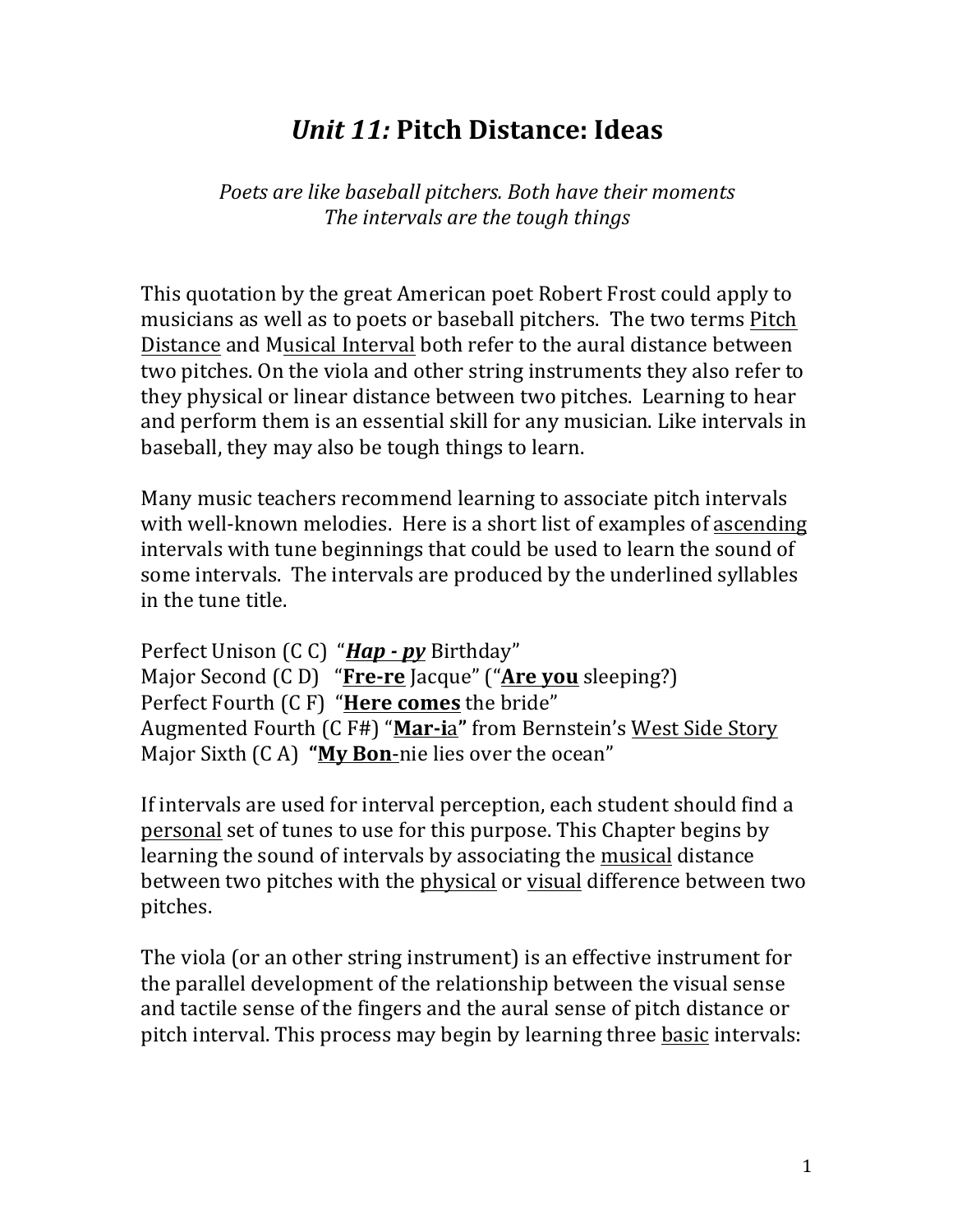**Unison:** the interval between two notes that have the same pitch and are played with the same finger.

**Half Step** or **Minor Second**: the interval between two "neighboring" fingers.

**Whole step or Major Second:** the interval is roughly twice the finger distance between the two fingers of the interval.

These descriptions are somewhat problematic because some people have thin fingers and others have thick fingers. However, once the violist has mastered the **sound** of half and whole steps, it should be easy to learn the **feel** of half and whole steps with the left hand fingers

### Lesson 1: Diatonic Melodic Intervals in C major on One String in *Position 3*

Table 3A presents interval names beginning with the first note on middle C in position 5.

| <b>Ascending Intervals</b> |              |              | <b>Descending Intervals</b> |              |                                  |
|----------------------------|--------------|--------------|-----------------------------|--------------|----------------------------------|
| Interval                   | <b>Notes</b> | Fingering    | Interval                    | <b>Notes</b> | Fingering                        |
| Name                       |              |              | Name                        |              |                                  |
| Unison                     | $C$ to $C$   | G1 to G1     | Unison                      | $C$ to $C$   | $D4$ to $D4$                     |
| <b>Minor</b>               | C to Db      | $G1$ to $G2$ | <b>Minor</b>                | $C'$ to $B$  | $D4$ to $D3$                     |
| Second                     |              |              | Second                      |              |                                  |
| <b>Major</b>               | $C$ to $D$   | $G1$ to $G2$ | Major                       | C' to Bb     | $D4$ to $D3$                     |
| Second                     |              |              | Second                      |              |                                  |
| <b>Minor</b>               | C to Eb      | G1 to G3     | <b>Minor</b>                | $C'$ to $A$  | $D4$ to $D2$                     |
| <b>Third</b>               |              |              | <b>Third</b>                |              |                                  |
| <b>Major Third</b>         | $C$ to $E$   | G1 to G3     | Major                       | C' to Ab     | D <sub>4</sub> to D <sub>2</sub> |
|                            |              |              | <b>Third</b>                |              |                                  |
| Perfect                    | $C$ to $F$   | G1 to G4     | Perfect                     | $C'$ to $G$  | $D4$ to $D1$                     |
| Fourth                     |              |              | Fourth                      |              |                                  |
| Augmented                  | $C$ to $F#$  | G1 to G4     | Augmented                   | $C'$ to $Gb$ | D <sub>4</sub> to D <sub>1</sub> |
| Fourth                     |              |              | Fourth                      |              |                                  |
| <b>Perfect Fifth</b>       | $C$ to $G$   | G1 to D1     | Perfect                     | $C'$ to $F$  | D <sub>4</sub> to G <sub>4</sub> |
|                            |              |              | Fifth                       |              |                                  |
| <b>Minor Sixth</b>         | C to Ab      | $G1$ to $D2$ | <b>Minor</b>                | $C'$ to $E$  | D <sub>4</sub> to G <sub>3</sub> |
|                            |              |              | <b>Sixth</b>                |              |                                  |
| <b>Major Sixth</b>         | $C$ to $A$   | G1 to D2     | <b>Major</b>                | C' to Eb     | D <sub>4</sub> to G <sub>3</sub> |
|                            |              |              | <b>Sixth</b>                |              |                                  |

**Table 3A Ascending and Descending Intervals in Position 3**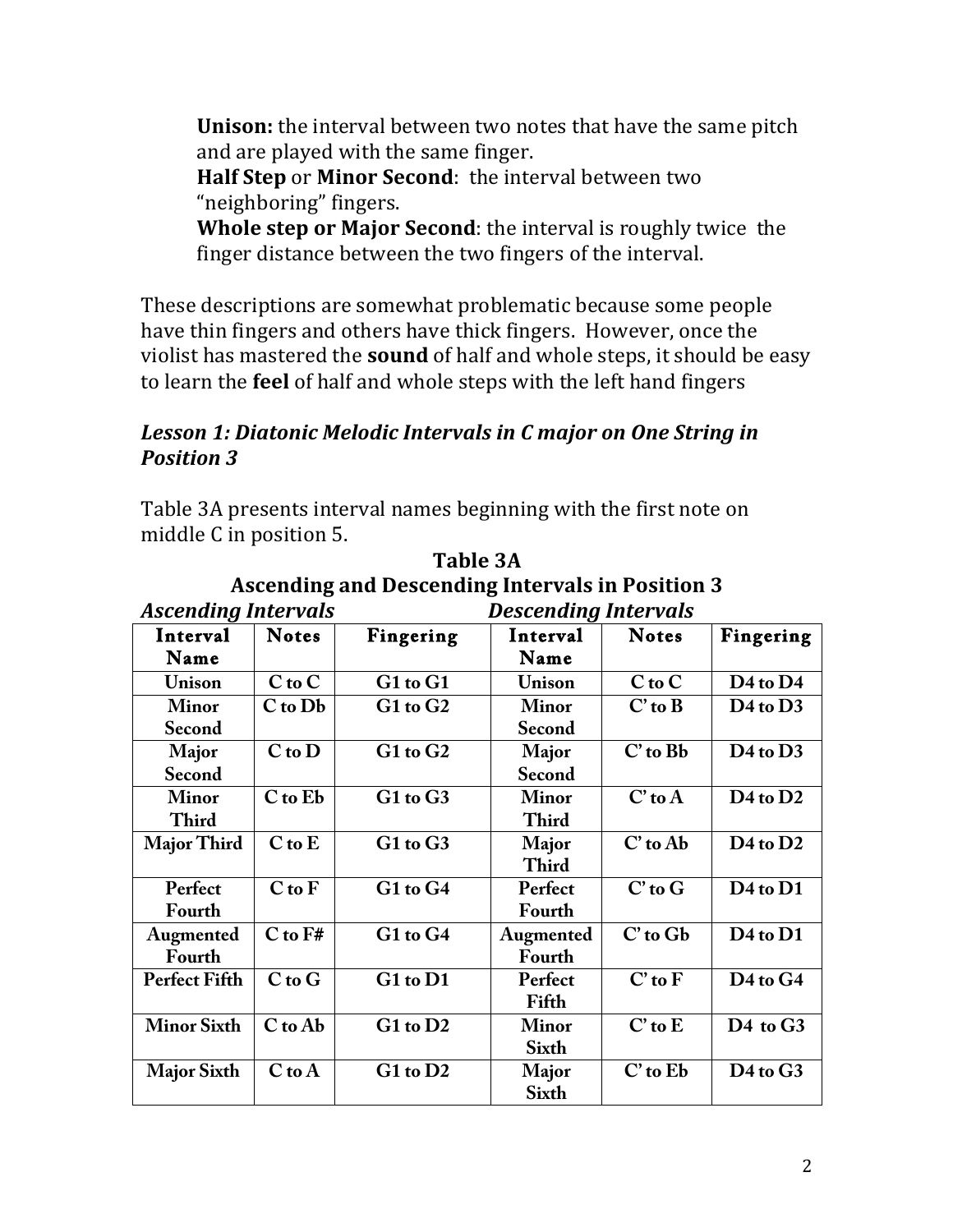| <b>Minor</b> | $C$ to $Bb$ | $G1$ to $D3$ | <b>Minor</b> | $C'$ to $D$  | $D4$ to $G2$           |
|--------------|-------------|--------------|--------------|--------------|------------------------|
| Seventh      |             |              | Seventh      |              |                        |
| Major        | $C$ to $B$  | $G1$ to $D3$ | <b>Major</b> | $C'$ to $Db$ | D <sub>4</sub> to $G2$ |
| Seventh      |             |              | Seventh      |              |                        |
| Perfect      | $C$ to $C$  | $G1$ to $D4$ | Perfect      | $C'$ to $C$  | $D4$ to $G1$           |
| Octave       |             |              | Octave       |              |                        |

## *Lesson 2***: Diatonic Intervals in C Major on Two Strings (G and D) in Position 5**

For perfect fifths on two strings, the player can use two different techniques.

1. Play the first note, then lift the finger and move it to the next string and then play the second note

2. Place the finger on both strings and just move the bow from one string to the other. This technique is somewhat more difficult (especially for violists with thin fingers) but it should be practiced because it can be more effective. Some violists flatten the finger slightly on the strings for this technique

In the following three lessons the student should transpose the patterns given in Lesson 3 to other positions and other strings

*Lesson 3: Diatonic Intervals in C Major on Two Strings (C and G)in Position 0*

*Lesson 4: Diatonic Intervals in C Major on* one string (G and D) in Position 0

Lesson 5. Diatonic Intervals in C Major *on two strings (D and A) in Position 0* 

The following abbreviations are used in Lessons 6 through 9.  $P1 =$  Perfect Unison,  $m2$  = Minor Second, M2 = Major Second,  $m3$  = Minor Third, M3 = Major Third,  $P4$  = Perfect Fourth,  $A4$  = Augmented Fourth,  $TT = (Tritone)$  Augmented Fourth or Diminished Fifth  $P5$  = Perfect Fifth,  $d5$  = Diminished Fifth,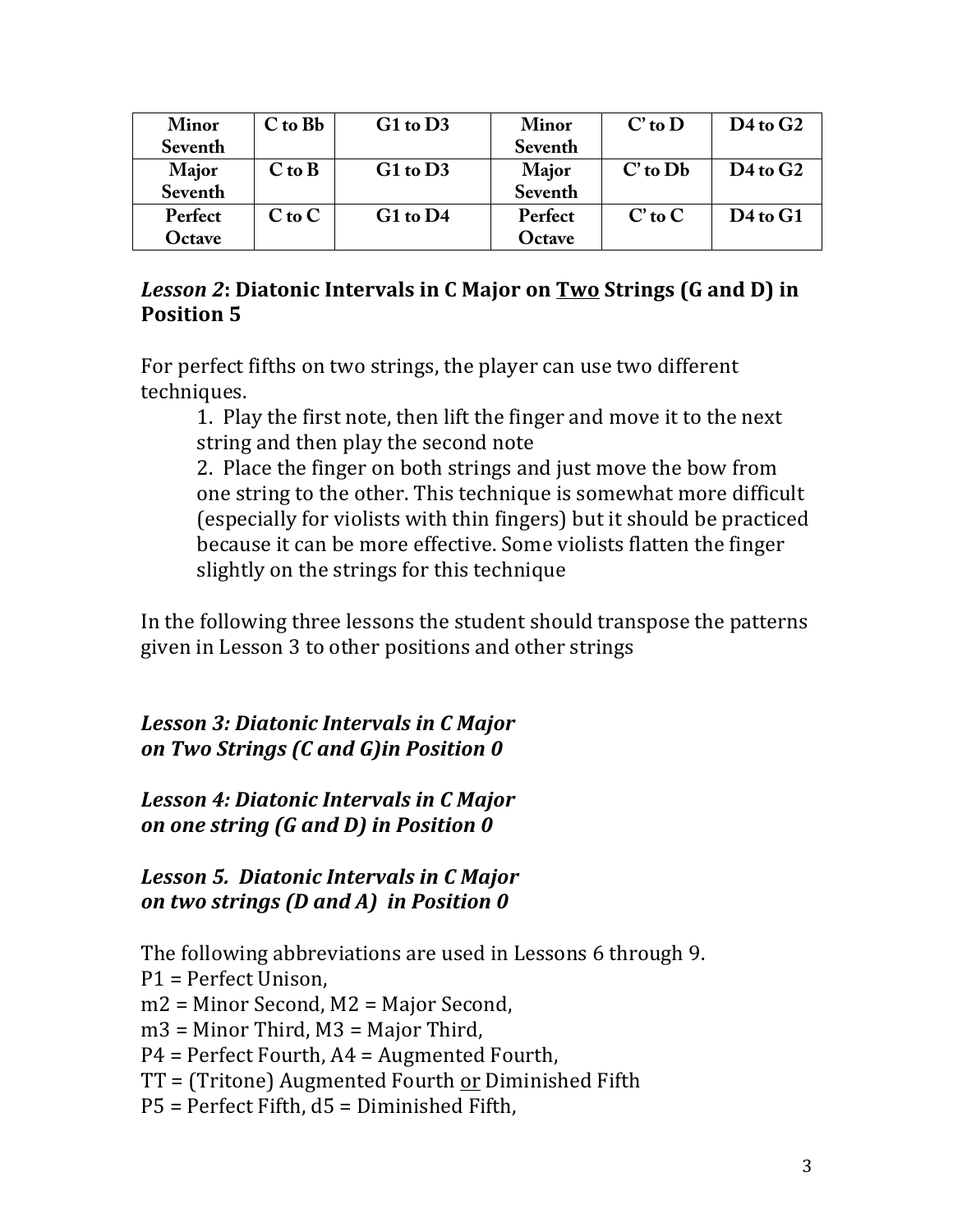$m6$  = Minor Sixth, M6 = Major Sixth  $m7$  = Minor Seventh, M7 = Major Seventh  $PB =$  Perfect Octave

*Lesson 6: Chromatic Intervals from P1 to P8 on one string, ascending and descending.*

Lesson 7: Chromatic Intervals from P1 to P8 on two strings, *ascending and descending*

Lesson 8: Other Ascending Chromatic Intervals in Position 5. For descending intervals read each measure in reverse order

#### Lesson 9: Ascending Compound Intervals in Position 0.

Compound intervals are intervals larger than a perfect octave. The following abbreviations are used for compound intervals P8 (Perfect octave, usually not considered as a compound interval) m9 (minor ninth), M8 (Major ninth), m10 (minor tenth), M10 (Major tenth) P11 (Perfect eleventh), A11, (Augmented eleventh) D12 (diminished twelfth), P12 (Perfect twelfth) m13, (minor thirteenth), M12 Major thirteenth) m14 (minor fourteenth), M14 (Major fourteenth) P15 (Perfect fifteenth)

For descending intervals, read each measure in reverse order.

#### *Lesson 10:* **Harmonic Intervals for Study and Performance**

This is a challenging lesson in what are called "harmonic intervals" or "double stops" -- a series of two-note intervals written one above the other to show that they are played at the same time with the bow touching both strings.

Students may find it easier to first play the notes separately  $-$  sounding the lower note first and then sounding the second note of each double